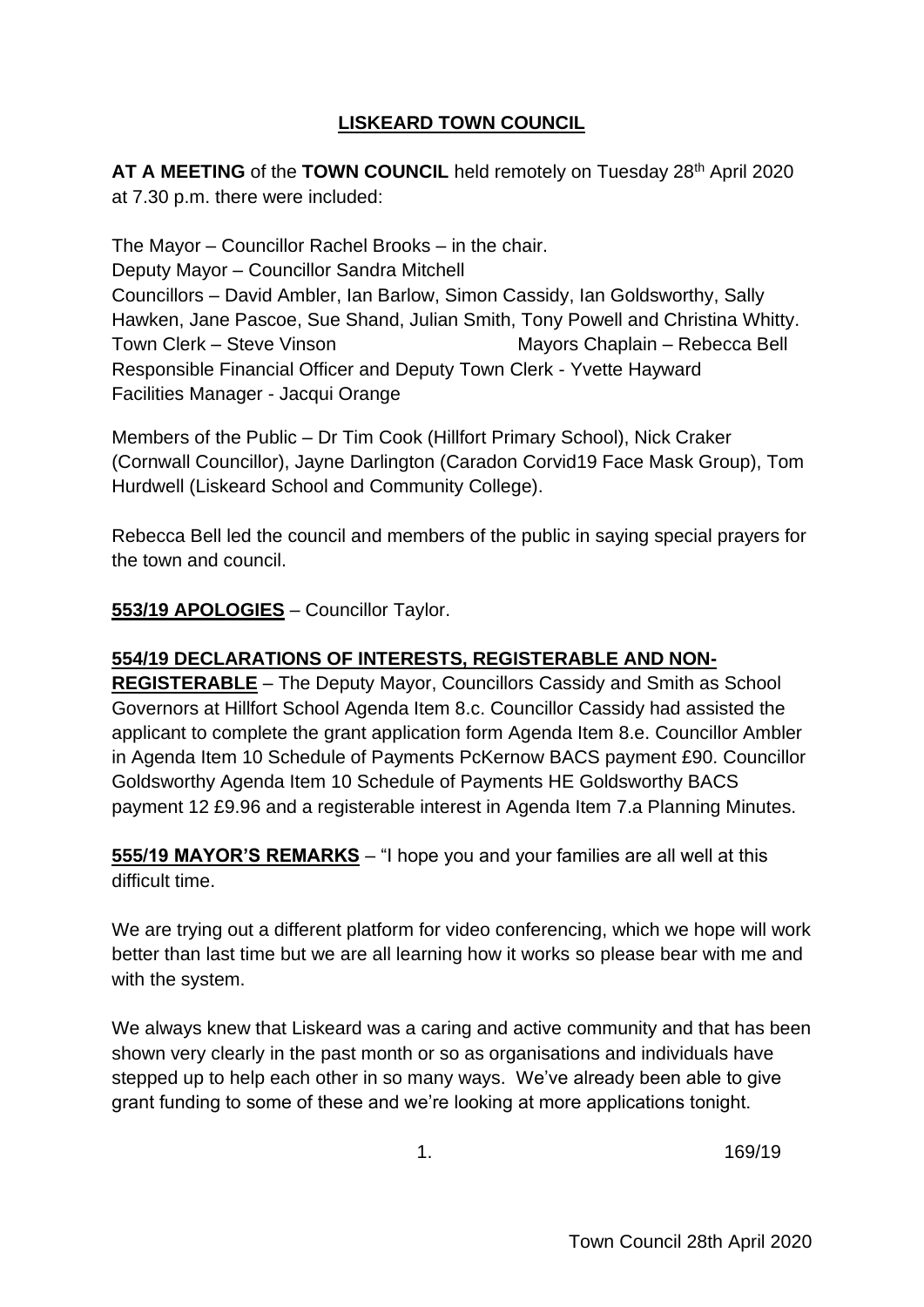I'd like to pay tribute to all the key workers who live or work in Liskeard. NHS workers, carers, Cornwall Council staff, school staff, people who work in retail, transport staff, everyone who is out working to keep things going while most of us stay at home. This morning we observed a minute's silence for those key workers who have died during the Coronavirus crisis. We honour those who have died and those who keep going. We now all know how much we rely on those often low-paid workers, many from minority ethnic groups and I hope that when this is over we will make changes as a society to reflect that.

More specifically to the Town Council, I'd also like to thank all our staff, led by Steve, Yvette and Jacqui, who have adjusted quickly to very different working patterns and taken on very effectively everything they have been asked to do. As you'll hear later some of that is directly related to the current crisis, like providing information and processing grants, and much of it is the important behind the scenes work to ensure the council continues to operate. Steve and Yvette have also been putting a lot of work into our application for the Cattle Market Makers project, which will be needed more than ever in the difficult economic times we face.

We all came into this council to make a difference and our abilities to do that at the moment vary a lot because the council's activities are so curtailed and some of us have significant caring responsibilities. Councillor Naomi Taylor has asked for a leave of absence because of her responsibilities at home and of course I've granted that and hope we can soon welcome her back.

In these strange times, let's do what we can and be understanding of ourselves and others about what can't be done. Let's keep looking for how we can work with others to support all parts of our local community."

## **556/19 TO RECEIVE AND ADOPT THE MINUTES OF THE 24TH MARCH 2020**

**COUNCIL MEETING:** – The Mayor proposed, Councillor Hawken seconded, and the Council **RESOLVED** to **ADOPT** the minutes of the Council meeting held on 24th March 2020.

**557/19 PUBLIC PARTICIPATION** – Tom Hurdwell (Liskeard School and Community College) – spoke in support of the application at 8a and answered questions.

- Pengover, Beechlawns and Eventide care homes had received or were receiving visors.
- Liskeard Ambulance Service had received visors.
- Dolls House manufacturer on Liskeard Business Park who had switched to visor production was providing technical advice to the School and Community College.
- Cornwall Council has similar funds for which to apply.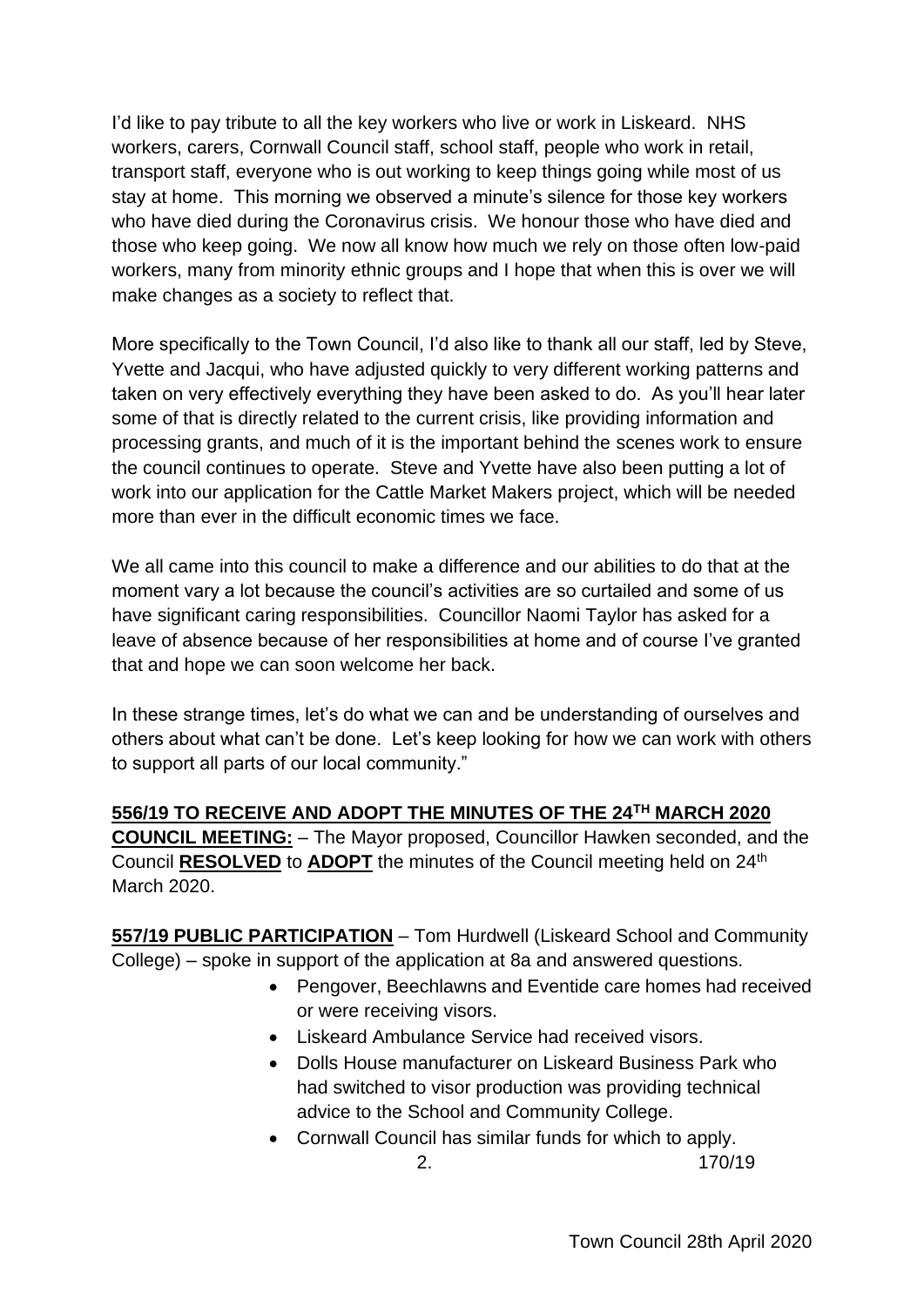Jayne Darlington (Caradon Corvid19 Face Mask Group) – spoke in support of the application at 8b and answered questions.

- The cost of materials had increased to £130.
- No provision for travel had been included in the application to the Council.
- The possible introduction of guidance that face masks should be worn more frequently would increase the demand locally from shop workers and residents.
- Cornwall Council might supported this through the councillors community chest.

Dr Tim Cook (Hillfort Primary School) – spoke in support of the application at 8c and answered questions.

- The Schools' initiative was commended in taking action to help pupils from income deprived households.
- The School believed that as they had a very small reserve, they would not qualify for any Government help with the cost.
- The Local Education Authority has the view that an application for Government support would be successful.

#### **558/19 SOCIAL EMERGENCY FUND AND GRANT APPLICATIONS**

- A. **LISKEARD SCHOOL AND COMMUNITY COLLEGE** Following discussion Councillor Powell proposed, Councillor Goldsworthy seconded and the Council **RESOLVED** to approve a grant of £1,000, with the suggestion that the applicant also investigate Cornwall Council grant support. The applicant is to note that the Town Council would consider a further application, subject to the future demand for visors locally.
- B. **CARADON CORVID19 FACEMASK GROUP** Following discussion Councillor Shand proposed, Councillor Powell seconded and the Council **RESOLVED** to approve a grant of £250 with the suggestion that the applicant also investigate Cornwall Council grant support. The applicant is to note that the Town Council would consider a further application, subject to the future demand for face masks locally.
- C. **HILLFORT PRIMARY SCHOOL** Following discussion Councillor Hawken proposed, Councillor Ambler seconded and the Council RESOLVED to approve a grant of £2,033, subject to the understanding that the school will also apply for Government support and should the Government pay the costs to Hillfort School, Hillfort Primary School would repay the Town Council its grant.
- D. **REAL JUNK PROJECT** Following discussion the Deputy Mayor proposed, Councillor Hawken seconded and the Council **RESOLVED** to approve a grant of £1,300 to the Junk Food Project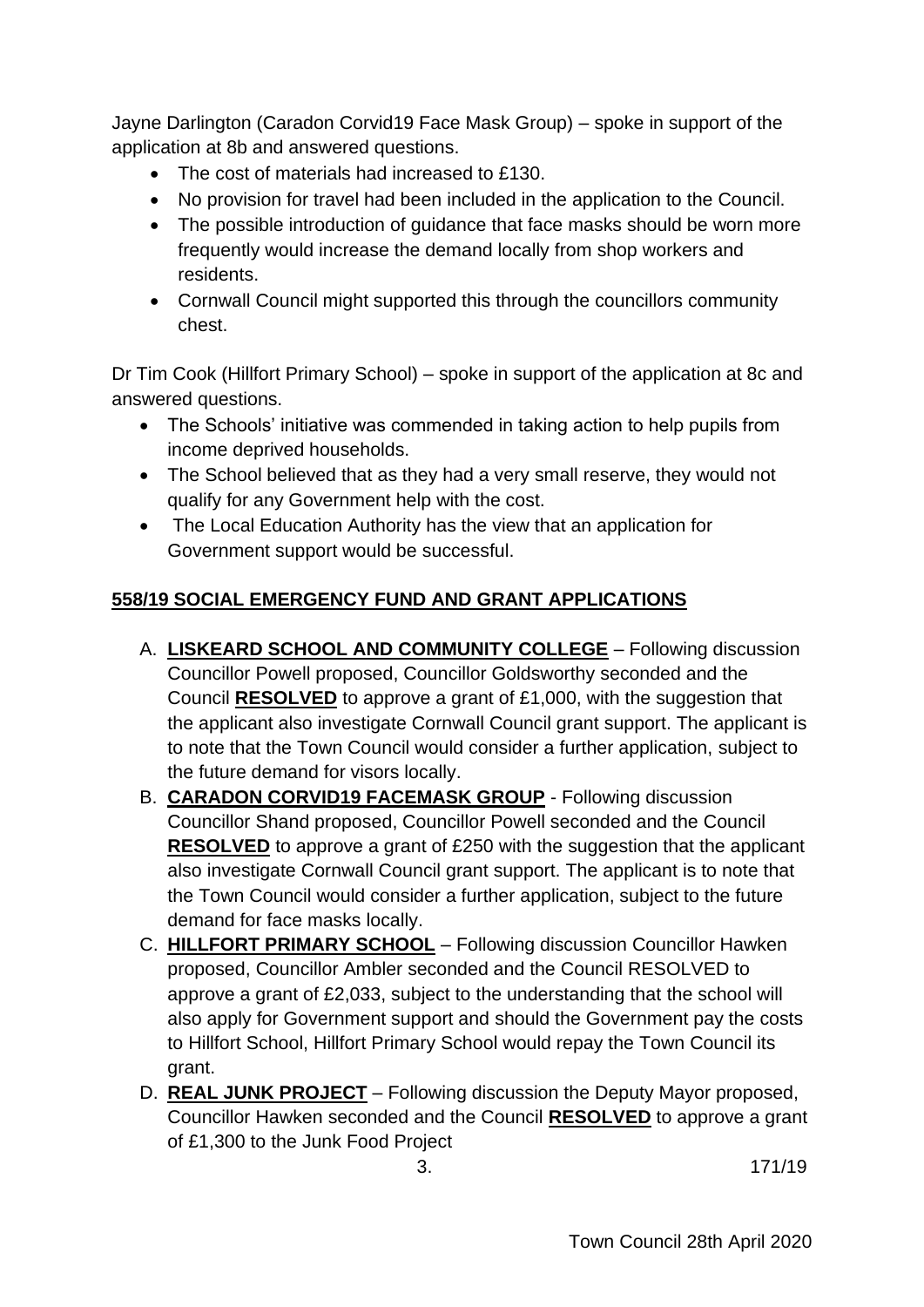E. **CORNWALL AIR AMBULANCE** – Following discussion, Councillor Hawken proposed, Councillor Shand seconded and the Council **RESOLVED** to approve the request for £300 from the Grants Budget rather than the Social Emergency Fund.

# **559/19 TOWN CLERK'S UPDATE – ITEMS FROM 24TH MARCH 2020 Minute 540/19 WASTE MANAGEMENT REMOVAL OF RECYCLING BINS.**

Confirmation of the new date had not yet been received.

Councillor Goldsworthy left the meeting at this point.

### **560/COMMITTEE MEETINGS – MINUTES**:

- A. Councillor Powell proposed, Councillor Pascoe seconded and the Council **RESOLVED** to **RATIFY** the minutes of the Planning Committee held on Monday 30<sup>th</sup> March 2020.
- B. Councillor Powell proposed, Councillor Smith seconded and the Council **RESOLVED** to **RATIFY** the minutes of the Planning Committee held on Monday 24<sup>th</sup> April 2020.
- C. The Council noted the Planning Decisions February April 2020 Addendum

Councillor Goldsworthy returned to the meeting at this point.

**561/19 BUDGET UPDATE (TO 29TH FEBRUARY 2020)** – Noted. For the next Council meeting a note on the forecast impact of Coronavirus on budgets was requested showing income and expenditure.

**562/19 SCHEDULE OF PAYMENTS** – The Mayor proposed, Councillor Smith seconded and the Council **RESOLVED** to approve the schedule of payments. It was agreed to look at further guidance on the circumstances where payments can be made to businesses owned by town councillors.

**563/19 CORONAVIRUS UPDATE** – **a). Town Council Facilities** – Noted. **b). Providing Information to Local People** – The RFO/Deputy Town Clerk gave a verbal update on the leaflet, spreadsheet of local services and advice line.

## **564/19 COMMUNITY LEAD LOCAL DEVELOPMENT – CATTLE MARKET**

**MAKERS PROJECT** – **a). To update on progress**. The Mayor noted that further information had been previously circulated by e-mail including a more detailed breakdown of costs and income for the project. The RFO/Deputy Town Clerk explained the report and clarified some of the points raised.

• Income included fees and hire charges for space and equipment as well as rents for the workshops themselves.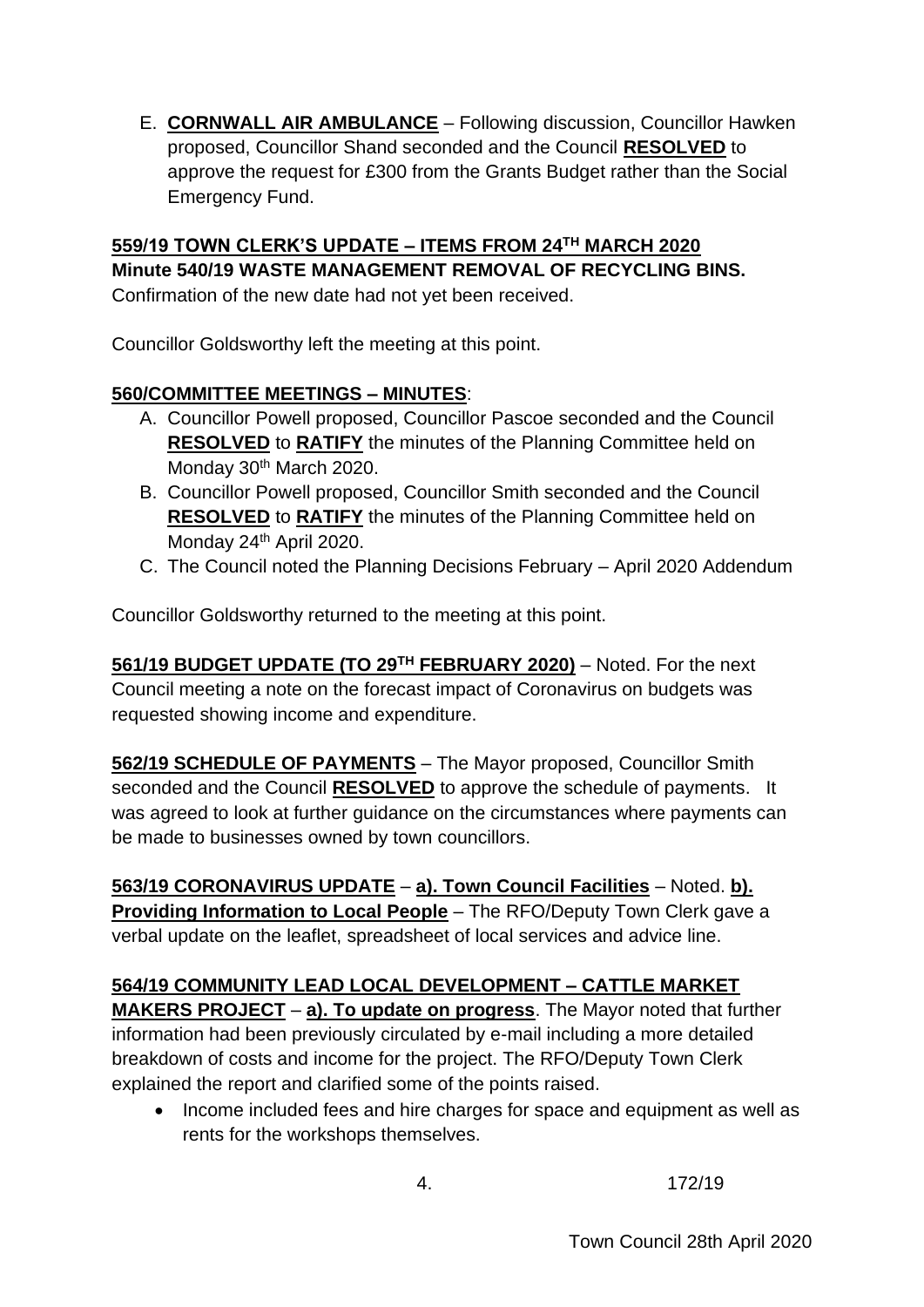- The posts were fixed term contracts directly linked to the availability of the ERDF and ESF funding. When the funding stopped the posts would finish.
- For the meeting at which the application and spreadsheets were being considered there should an income and cost analysis for the ongoing financial situation.

**b). to comment on the Partnership discussion document** – The Mayor spoke to the draft paper and the following points were made:

- The Partnership discussion document would go on to form the basis of a heads of terms for a lease.
- It should be clear that only the staff employed for the Cattle Market Makers project would provide support to the larger Cornwall Council workspaces project.
- Cornwall Council, Liskeard Town Council would be the main partners along with the Plymouth College of Arts.
- Rent comparisons had been conducted with the Cattle Market small units (all occupied) and the Liskerrett Centre (all occupied and a waiting list).

## **c). to confirm that a special meeting of Council will be held on 12th May 2020 to consider the application and draft heads of terms** – Agreed

## **565/19 REGISTER OF DELEGATED DECISIONS** – Noted

**566/19 EQUALITY AND DIVERSITY POLICY** – following discussion it was agreed to include "Councillors and Volunteers" after mentions of Staff and employees in the document and to bring a further draft back to the special meeting on 12 May.

**567/19 SUSTAINABLE DEVELOPMENT POLICY STATEMENT** – Following clarification and discussion, Councillor Hawken proposed, Councillor Smith seconded and the Council **RESOLVED** to adopt the Policy statement. Once the outputs and workplan for the project had been agreed, these should be included in the policy template and be brought back for adoption.

**568/19 DATE OF THE NEXT MEETING** - 26<sup>th</sup> May 2020 at 7.30pm.

The Mayor proposed, Councillor Goldsworthy seconded, and the Council **RESOLVED** to move into PARTII.

**569/19 PART II - PUBLIC BODIES (ADMISSION TO MEETINGS) ACT 1960 Pursuant to Section 1(2) of the Public Bodies (admission to meetings) Act 1960 and having regard to the confidential nature of the business to be discussed, the Press and Public be excluded from the meeting for the following items of Business**: